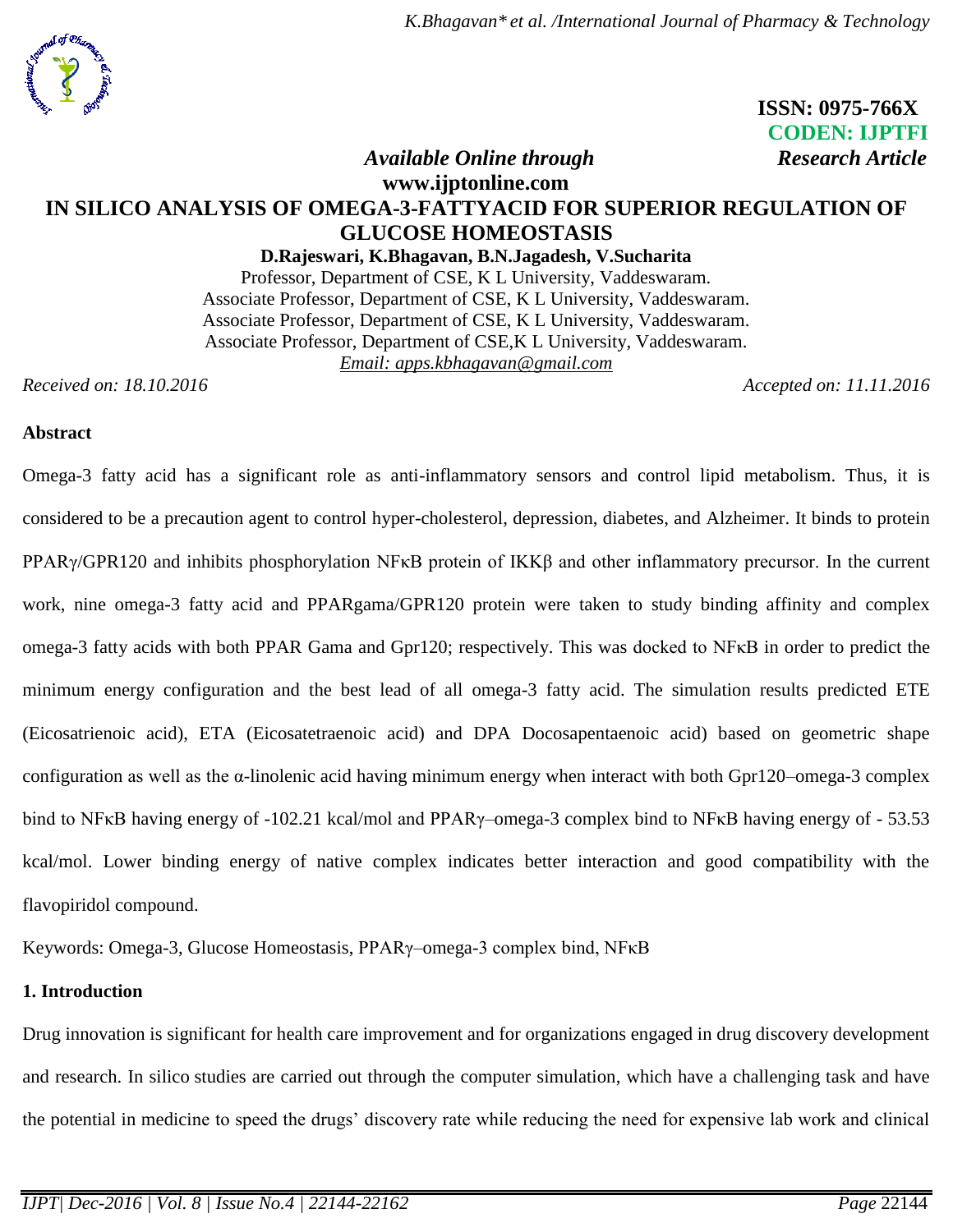Docking in the Molecular docking is the computational determination of binding affinity between molecules (protein structure and ligand). Given a protein and a ligand find out the binding free energy of the complex formed by docking them. Docking or Computer aided drug designing can be broadly classified as "Receptor based methods". It uses the target protein structure and "Ligand based methods" [1] by employing the 3D structure of the target receptor to search for the potential candidate compounds that can modulate the target function. These involve molecular docking of each compound in the chemical database into the binding site of the target and predicting the electrostatic fit between them. The compounds are ranked using an appropriate scoring function, where the scores correlate with the binding affinity. In the absence of the target structural information, ligand based method make use of the information provided by known inhibitors for the target receptor. Structures similar to the known inhibitors are identified from chemical databases by variety of methods, such as similarity and substructure searching, pharmacophore matching and the 3D shape matching method. Virtual High Throughput Screening is a computational method, where large libraries of compounds are assessed for their potential to bind specific sites on target molecules such as proteins, and well-matched compounds tested. Virtual screening (VS) is a computational technique used in drug discovery research by using computers. It deals with the quick search of large libraries of chemical structures in order to identify those structures which are most likely to bind to a drug target, typically a protein receptor or enzyme.

The QSAR is a statistical approach that attempts to relate physical and chemical properties of molecules to their biological activities. It is applied to predict the molecular properties from their structure without performing the in-vitro or in-vivo experiments, thus it saves time and resources [2].Various descriptors such as the molecular weight and the number of rotatable bonds LogP are commonly used. Many QSAR approaches are in practice based on the data dimensions. A pharmacophore is a set of features together with their relative spatial orientation that capable to interact with a particular biological target such as Hydrogen bond donors and acceptors, positively and negatively charged groups, hydrophobic regions and aromatic rings. It depends on atomic properties rather than element types. It does not depend on specific chemical connectivity. Pharmacophore mapping is the process of deriving a 3D pharmacophore that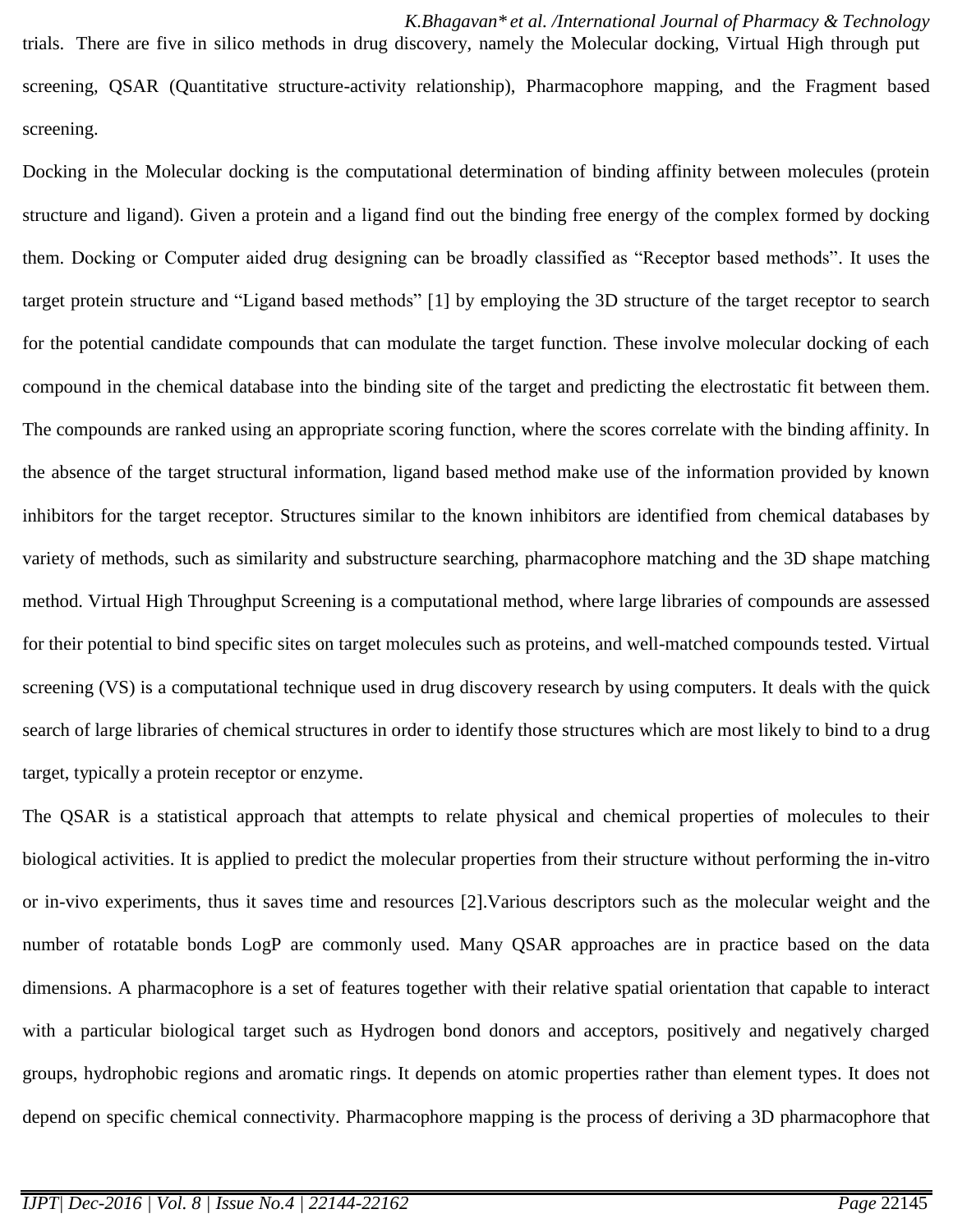*K.Bhagavan\* et al. /International Journal of Pharmacy & Technology* developed by specifying the nature of the key pharmacophoric features and the 3D distance map among all the key features. Creative data mining may provide useful knowledge on protein-ligand interactions from these databases, with potential use in the design of docking algorithms or scoring functions. Testing of docking algorithms, on the other hand, requires a particular processing of both the protein and ligand structures, so that the given docking program has all the required data to perform the simulation. Several databases containing information on ligand molecules found in the Protein Data Bank (PDB), and on protein-ligand interactions (PDB-ligand [3], PLD [4], PDBsum [\[5\]](http://bmcbioinformatics.biomedcentral.com/articles/10.1186/1471-2105-8-310#CR8), Hic-Up [\[6\]](http://bmcbioinformatics.biomedcentral.com/articles/10.1186/1471-2105-8-310#CR9), Relibase [7,8] and MOAD [9]) have been released. Furthermore, a few databases collecting data on protein binding sites found in the PDB have been recently reported [10,11,12,13].

Typically, the atomic contacts between two molecules are determined based on a distance criterion. Thus, in several reports a contact between two atoms is registered if the distance between them is below a fixed cut-off value. For example, in Relibase [7,8], a value of 7 Å was used. In a previous work, a cut-off of 4.3 Å was used to collect proteinsmall ligand interactions [14]. In a stricter approach, a contact is postulated if the distance between the two atoms is not larger than the sum of their van der Waals radii, plus certain tolerance value (generally in the range of  $0.5 - 1.0 \text{ Å}$ ) [4, 7, 8, 14]. For the prediction of the proteins' tertiary structure, three approaches can be used, namely Homology modeling (Comparative Modeling), Threading, and the Ab initio structure prediction. The Homology Modeling is the simplest and most reliable approach. It has been observed that even proteins with 25% sequence identity fold into similar structures. This method does not work for remote homologs (< 25% pair wise identity). The homology modeling algorithm states that "given a query sequence Q, and a sequence database of known protein structures, find a protein P such that P has high sequence similarity to Q and return P's structure as an approximation to Q'structure". The homology modeling main steps are: i) finding known structures (templates) related to the query sequence whose structure has to be modeled, ii) aligning the query sequence to the template(s), iii) constructing variable side-chains and main-chains (loops, insertions and deletions), and iv) modeling refinement, assessing the model(s) built and selecting the most native conformations. Threading is a method for fold recognition that used for sequences with sequence identity ≤30%. For a given sequence and a set of folds that available in the PDB, this approach aims to investigate if the sequence can adopt one of the folds of known structure or no. Fold assignment and alignment are achieved by threading the sequence through each of the structures in a library of all known folds. The homology modeling and threading techniques require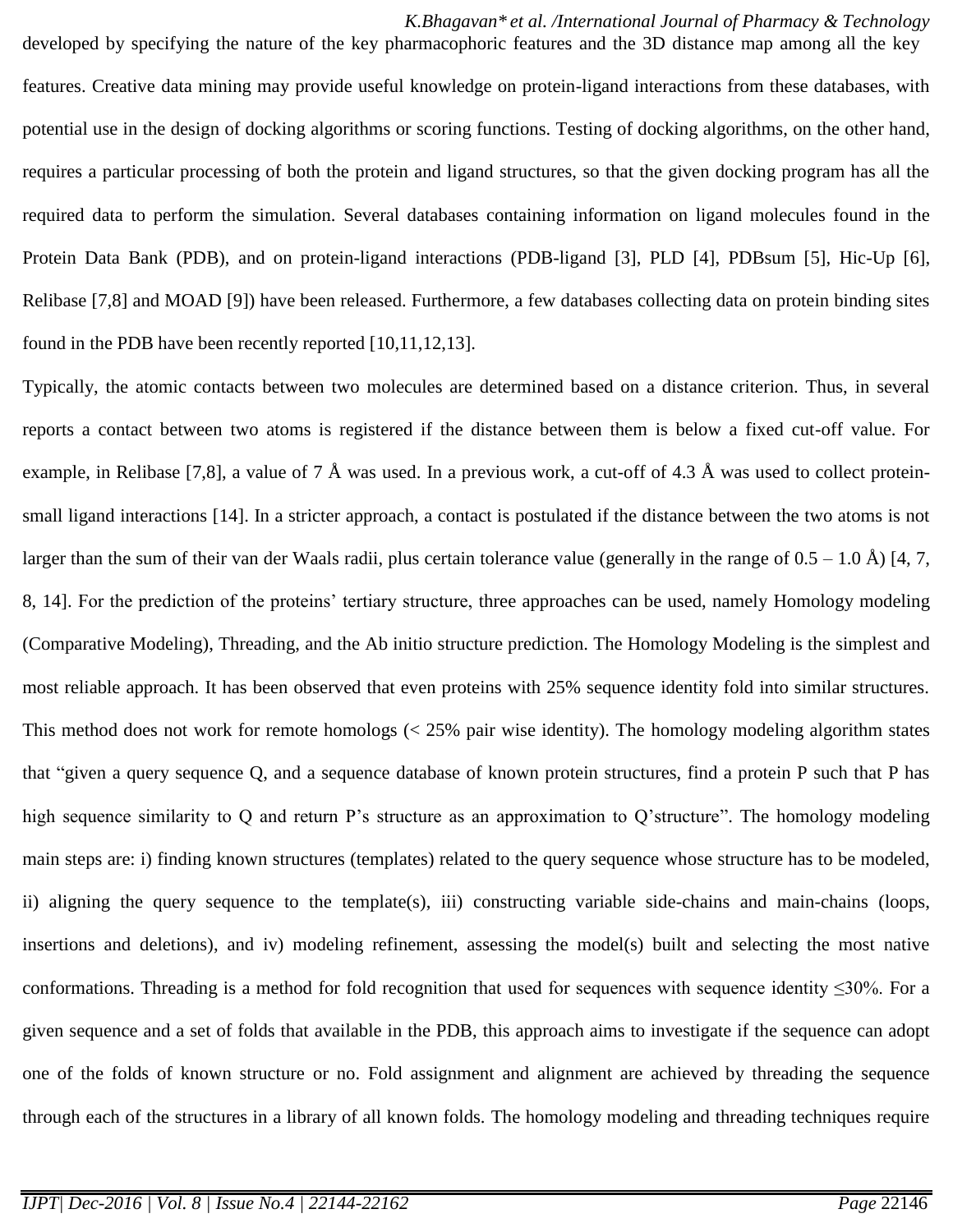*K.Bhagavan\* et al. /International Journal of Pharmacy & Technology* knowledge of known structures, while the Ab initio (de novo) structure prediction has no such limitations. It starts with the assumption that the native structure of a protein is at the global free energy minimum. Moreover, the Virtual Screening results are highly dependent on the database and target preparation. Databases need to be tuned, thus a considerable effort should be put into filtering out molecules with undesirable physical properties and chemical functionalities such as high molecular weight, reactive groups, too many rotating bonds and unsuitable lipophilicity. Servers for Homology (Comparative) Modeling: RAMP [15] and [http://software.compbio.washington.edu/ramp/.SWISSMODEL:](http://software.compbio.washington.edu/ramp/.SWISSMODEL) [http://swissmodel.expasy.org](http://swissmodel.expasy.org/) [16]. Servers for threading (fold recognition) are 3-D PSSM<http://www.sbg.bio.ic.acuk/~3dpssm> [17].

Protein-ligand docking is a widely used computational tool that tries to predict the most favorable structure of the complex formed between a given protein-target (often an enzyme) and a small-molecule ligand. It can be considered as part of the molecular docking domain to predict the most favorable structure of the intermolecular complex formed between two or more generic constituent molecules, a definition which also encompasses the field of protein-protein docking [18,19]. Molecular recognition events are essential in many bio-logical processes, including signal transduction, cell regulation and other macromolecular association actions. These processes rely on a variety of atomic-level scale events including enzyme-substrate, drug-protein, drug-nucleic acid and protein-protein recognition [20] that are of great therapeutic importance. Docking offers a relatively fast and economic alternative to standard experimental techniques, allowing the prediction in silico (i.e. computationally) of the binding modes and affinities for molecular recognition events such as the ones outlined above [21]. Within the molecular docking field, protein-ligand docking represents a particularly important and well-established methodology, and a relevant part of the current drug discovery process [18, 19, 22, 23]. In terms of scoring functions the number of available alternatives is also quite vast, even though the availability of some scoring functions is sometimes restricted to specific software packages. The most common scoring functions normally applied can be divided into three major classes: force-field-based, empirical, and knowledge-based scoring functions. In addition to good accuracy, an important condition for scoring functions is that they should be fast enough to allow their application to a large number of potential solutions, a feature that implies a number of simplifications that end to reduce the complexity and computational cost of the scoring functions at the cost of accuracy. Popular examples of scoring functions include ChemScore [24], DrugScore [25,26], D-Score [27], Fresno [28], F-Score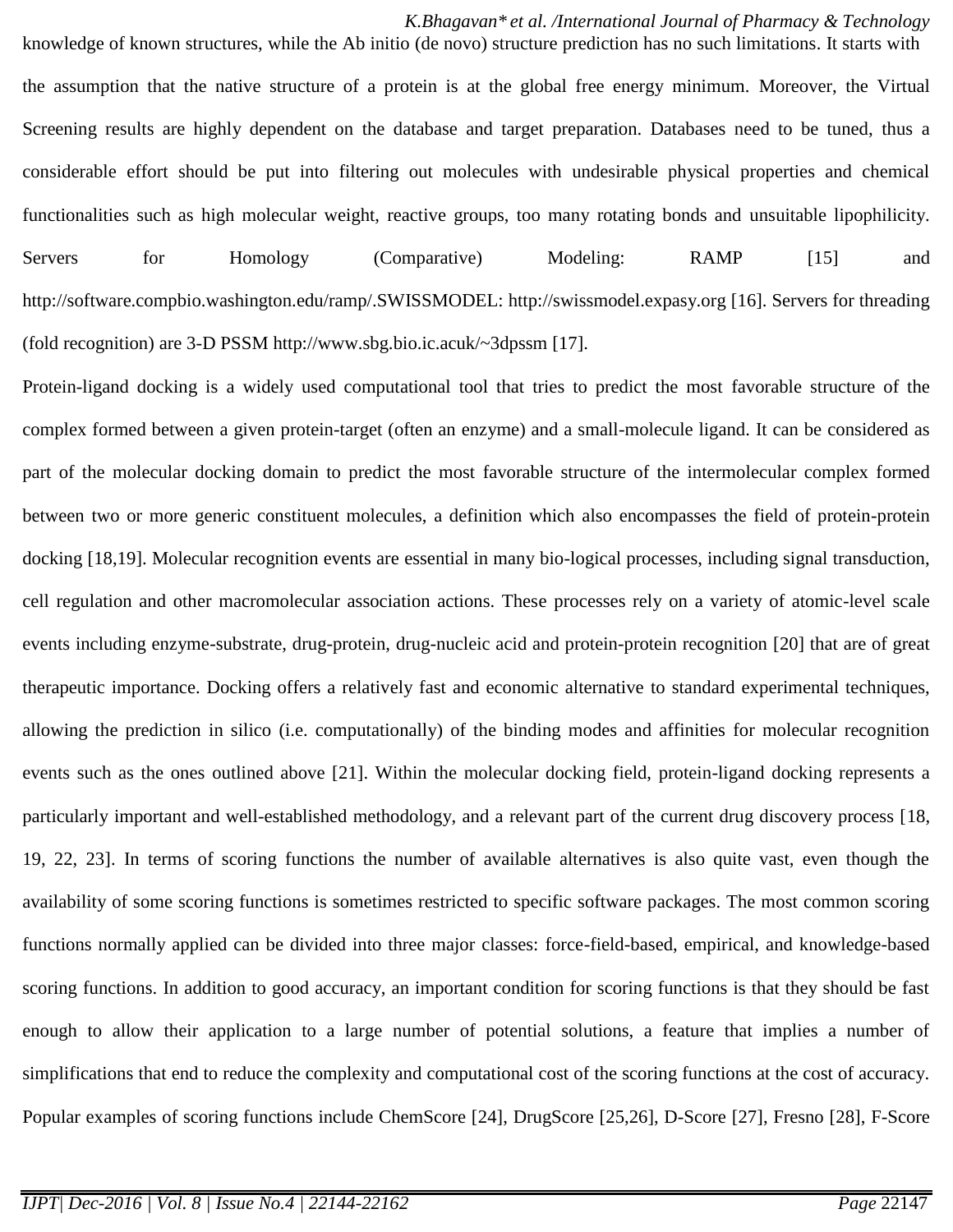*K.Bhagavan\* et al. /International Journal of Pharmacy & Technology*

belong to the PUFA family [33]. They are considered to be source for glucose regulation, lowering the increased blood fats level and depression. The n-3 FAs acts as anti-inflammatory and anti-depression [34]. They influence the cell and tissue behavior through changing the concentration of hormone/metabolite as well as direct/indirect association to various receptors such as PPARγ (peroxisome proliferator activated receptor- γ) and GPR120 via NFKB [35, 36]. The PPAR $\alpha$ ,  $\beta/\delta$ ,  $\&\gamma$  are differentiated by growth expression, distribution in cell/ tissue, having specific ligands and belong to family of nuclear receptor PPAR/GPR120 (G-protein coupled receptor). Researchers observed that both PPAR γ and GPR120 protein are activated by n-3 fatty acid that play major role in lipid metabolism and glucose homeostasis [36,37]. Furthermore, high level of circulating insulin is due to secretion of glucagon by GPR120 via binding of n-3 fatty acids [38]. Studies depicted that n-3 fatty acid binds PPARgama and NFKB, also PPARgama binds to NFKB which inhibits. The PPARs act as physiological sensors and regulator for the genes in lipid metabolism. Ligand activated PPAR acts as transcription factor and activated by fatty acids. The n-3 Fatty acids and PPARa are keys regulator for biosynthesis of acetylcholine and support in development of cognitive function. Research established that low concentration of omega-3diet leads to behavior impairment and high concentration of saturated fatty acid, which increases blood pressure and cholesterol.

[29], G-Score [27], GoldScore [30], SMoG score [31], and X-SCORE [32]. Omega-3 fatty acids (ω-3 Fas or n-3 FAs)

Omega-3 maintains cellular signaling, membrane compositional changes, permeability selection and fluidity. It helps PPAR to protect neuron and inflammation in the central nervous system [39]. Furthermore, n-3 supplement also reduces hypertension, ischemia growth and help in proper functioning of blood brain barrier and spatial memory improvement. Moreover, a study on obese mice [40] given dietary omega-3 proved a loss of energy homeostasis when changed in GPR120, which confirmed it as receptor for omega-3.Omega-3 diet support GPR120 to activate stimulates antiinflammatory activity. Additionally, anti-inflammatory activity GPR120 stimulate by various signaling pathway [41]. In the current study, it is assumed that N-3 FA binds to PPARgama & GPR120 and complex bind NFKB and studying binding affinity and energy of complex to predict superior leads from omega-3 fatty acids and natural therapeutic. This can incorporate in diet that regulates glucose and can prevent various diseases, such diabetes, Alzheimer, hyper cholesterol, reduce depression etc. Further study can also help to identify novel leads similar to best ligands by performing virtual screening, phamarcophore modeling and computer aided drug design. The remaining sections are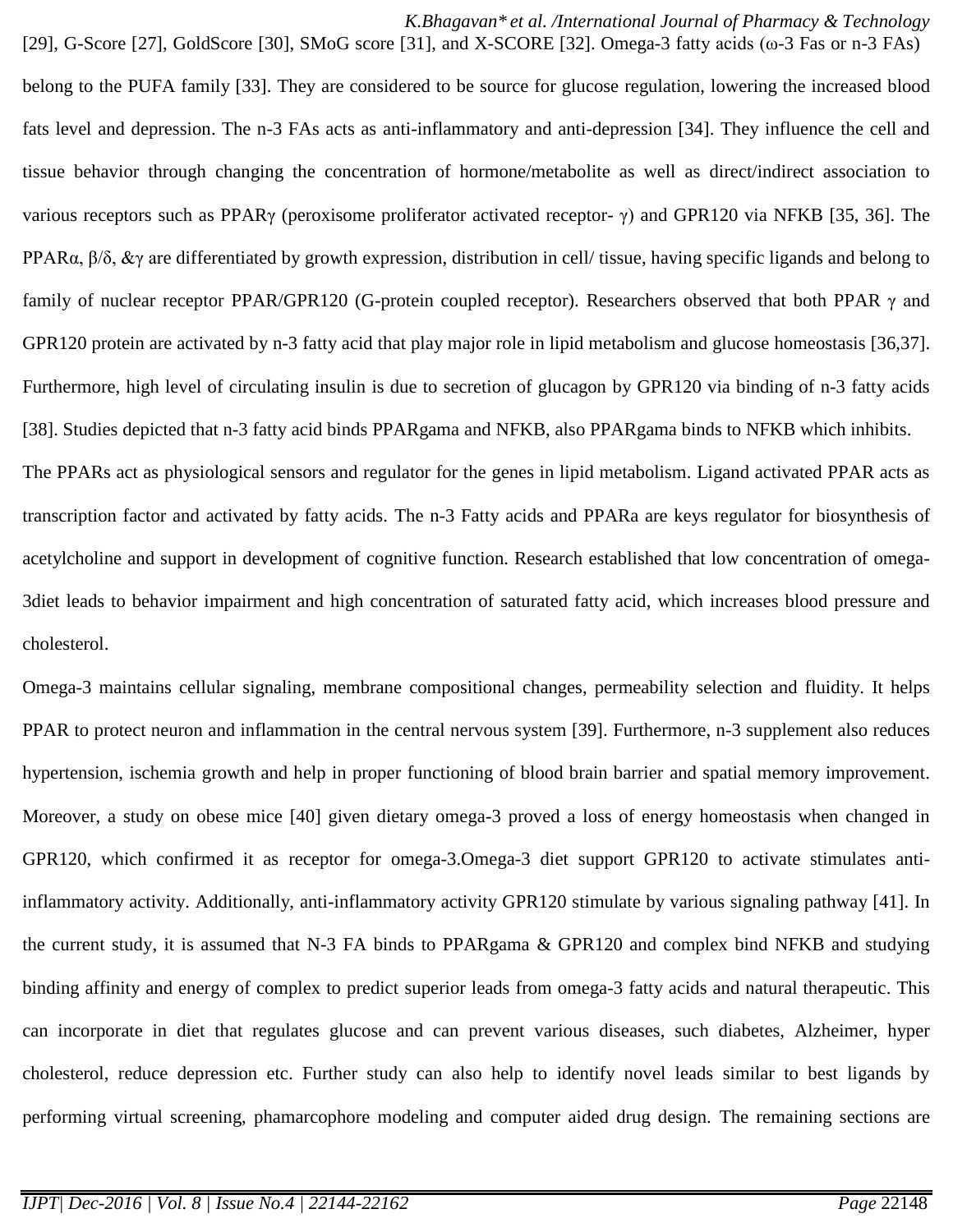*K.Bhagavan\* et al. /International Journal of Pharmacy & Technology* organized as follows. Section 2 presents the methodologies used in the proposed approach. Section 3 reports the obtained results with discussion and analysis. Section 4 includes the conclusion of the present work.

### **2. Material and Methods**

## **2.1. Data Mining and Ligand Structure**

Ligand structures of nine Omega-3 fatty acids, namely Hexadecatrienoic acid (HTA), Alpha-linolenic acid (ALA), Stearidonic acid (SDA), Eicosatrienoic acid (ETE), Eicosatetraenoic acid (ETA), Eicosapentaenoic acid (EPA), Heneicosapentaenoic acid (HPA), Docosapentaenoic acid (DPA) and Docosahexaenoic acid (DHA). The structure file and properties were retrieved from PubChemdatabase and converted to PDB file using Open Babel software.

### **2.2. Protein Structure and Modeling**

Receptor Protein crystal structure Human Peroxisome Proliferator-Activated Receptor Gama ligand binding domain (PPARγ) PDB ID: 2ZK0 and Protein crystal IKAPPABALPHA/NF-KAPPAB complex (PDB ID: 1IKN) retrieved from protein data bank RCSB (Research Collaboratory for Structural Bioinformatics). In the current work, protein modeling of GPR120 by Swiss model using template 4GRV.1.A (Neurotensin receptor type 1, lysozyme chimera) homology 30% and resolution 2.80  $A^0$ . Refinement and validate using SAVES and ModLoop.

## **2.3. Protein –ligand and Complex Docking**

The PatchDock and Firedock are employed to study binding crystal structure of PPARgama with the nine ligands omega-3 fatty acid and complex ofPPARgama and omega-3 fatty acid with NFKB. Moreover, the GPR120 was docked with nine ligands omega-3 fatty acid and complex of GPR120 and omega-3 fatty acid with NFKB. Finally, the best docked was and analyzed based on Geometric shape complementarity score, which approximated the interface area of the complex and Atomic contact energy.

## **2.4. The PatchDock User Interface**

The PatchDock [21] and Firedock [42] are employed to study binding crystal structure of PPARgama with the nine ligands omega-3 fatty acid and complex of PPARgama and omega-3 fatty acid with NFKB. FireDock method for flexible refinement and scoring of protein–protein docking solutions was developed by Andrusier *et al*. [42]. In the current work, the web server is presented to provide a user-friendly interface for running this protocol online. It includes a side-chain optimization component. It allows a high-throughput refinement of up to 1000 solution candidates. The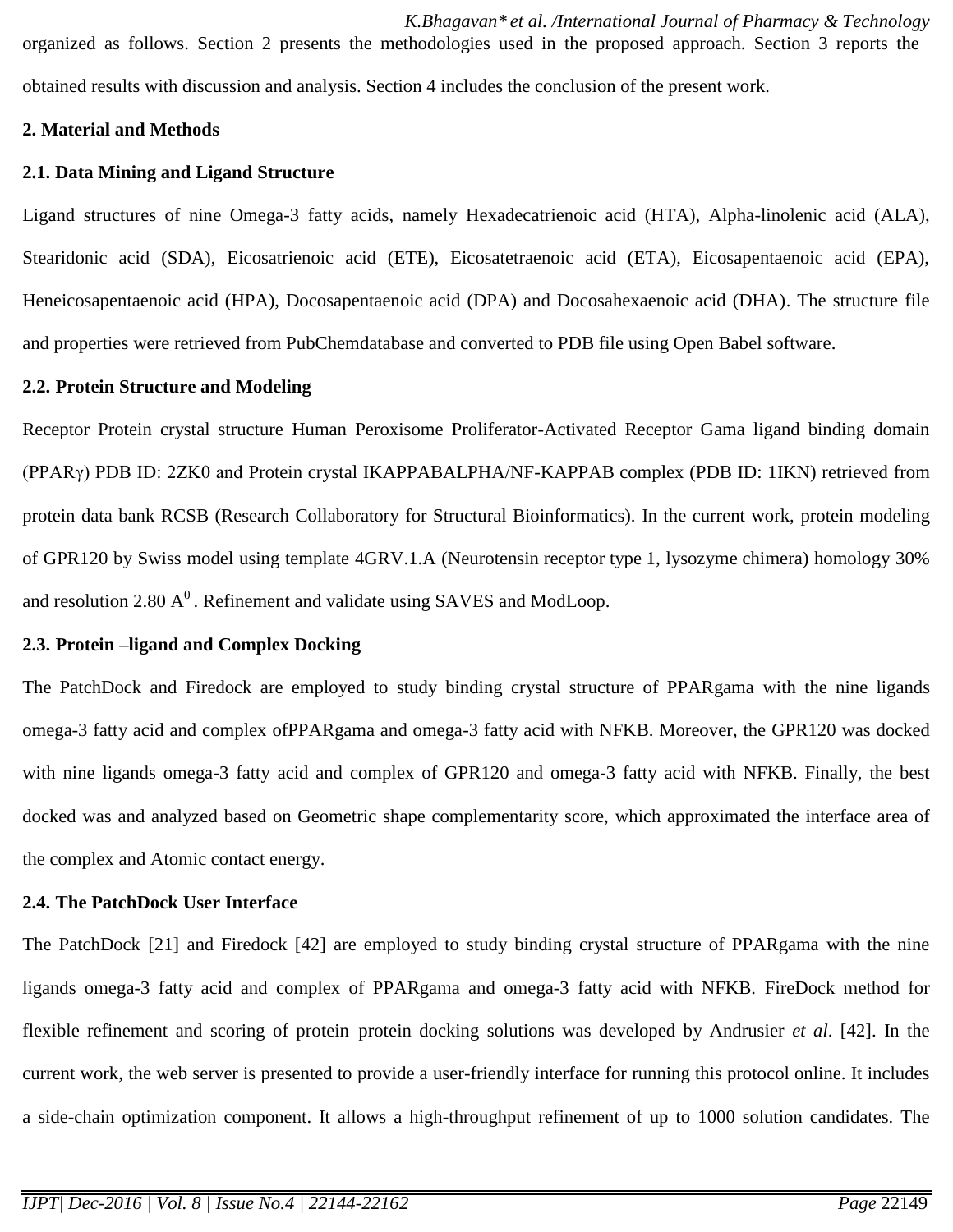*K.Bhagavan\* et al. /International Journal of Pharmacy & Technology* method simultaneously targets the problem of flexibility and scoring of solutions produced by fast rigid-body docking algorithms. The output provides a list of refined complexes, sorted by a binding energy function, and a 3D visualization for observing and comparing between the refined complexes.

1. The PatchDock user interface includes several actions such as i) the request form of PatchDock. The receptor molecule and the ligand molecule are given either by the PDB code of the molecule (chain IDs are optional) or by uploading a file in PDB format, and ii) the solution page to present the geometric score, interface area size and desolvation energy of the 20 top scoring solutions. The user can use the 'show next 20' button to view solutions of lower score. The user can download each solution by pressing the solution link in the rightmost column or download an archive file (ZIP format) of the best solutions using the action button at the bottom of the page. Figures 1 through 3 illustrate the structure of the PPARγ, omega-3 fatty acid, GPR120 and IKAPPABALPHA/NF-KAPPAB and their model structure.



**Figure1: Crystal Structure of Human peroxisome proliferator-activated receptor gamma(PPARγ) ligand binding domain (PDB ID:2ZK0)**



**Figure2: Modeled structure of GPR120 template 4GRV (30%)**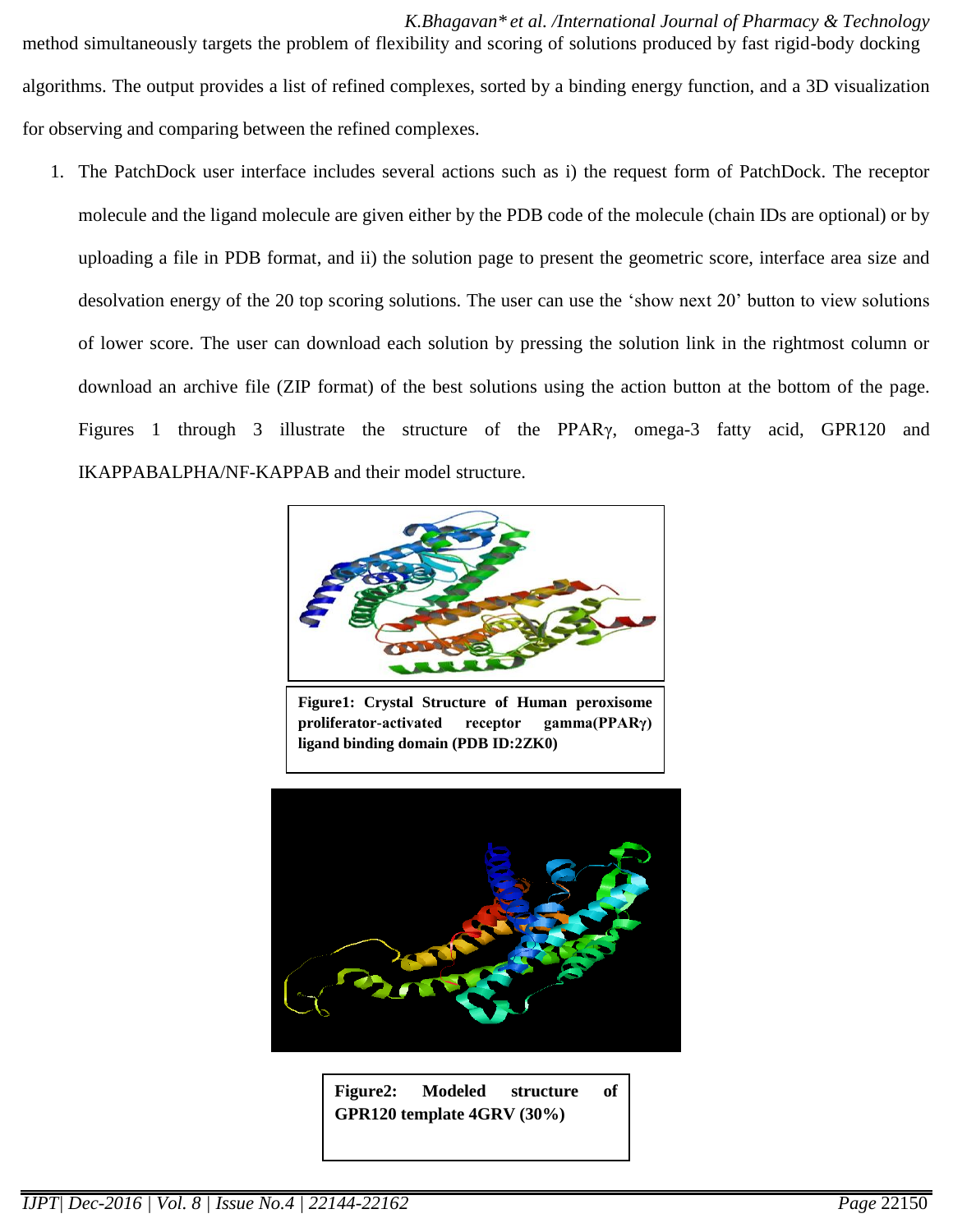

#### **Figure3: Crystal Structure of IKAPPABALPHA/NF-KAPPAB COMPLEX (PDB ID: 1IKN).**

#### **3. Results and Discussion**

In order to perform the docking analysis, the PPARγ receptor and omega-3 fatty acid ligand (1-9) complex binding sites residue and interaction type (i.e. bump, alkyl, pi alkyl, carbon, conventional and donor donor) are employed. The docking result of PPARγ receptor and omega-3 fatty acid ligands is as follows, where the input is two molecules in the PDB format. The molecules are either uploaded to the server or retrieved from the PDB or the user has only to enter the PDB code. In order to dock a certain chain or chains, the user should specify the desired chain ID or IDs. The *Complex Type* is used for the docking analysis in the current proposed method. PatchDock has different sets of parameters that optimized for different types of complexes. In the case of the enzyme–inhibitor complex type, the algorithm restricts the search space to the cavities of the enzyme molecule. In the case of the antibody–antigen complex type, the algorithm automatically detects the complementarity-determining regions (CDRs) of the antibody and restricts the search to these regions. In the case of protein–small ligand docking, the algorithm uses an optimized parameter set for small-size molecules.The output consists of automatically generated top 20 solutions. The geometric score, the desolvation energy [43], the interface area size and the actual rigid transformation of the solution are shown. Based on the results in [44], the CAPRI and other benchmarks [45] indicate that a near-native result is found among the top 100, and very often among the top 10 solutions. The PatchDock output is a list of candidate complexes between the user's specified receptor and ligand molecule which illustrated in Table 1.

Table 1: Docking analysis and Geometric shape complementarity score, approximate interface area of the complex and Atomic contact energy of omega-3fatty acid and PPARγ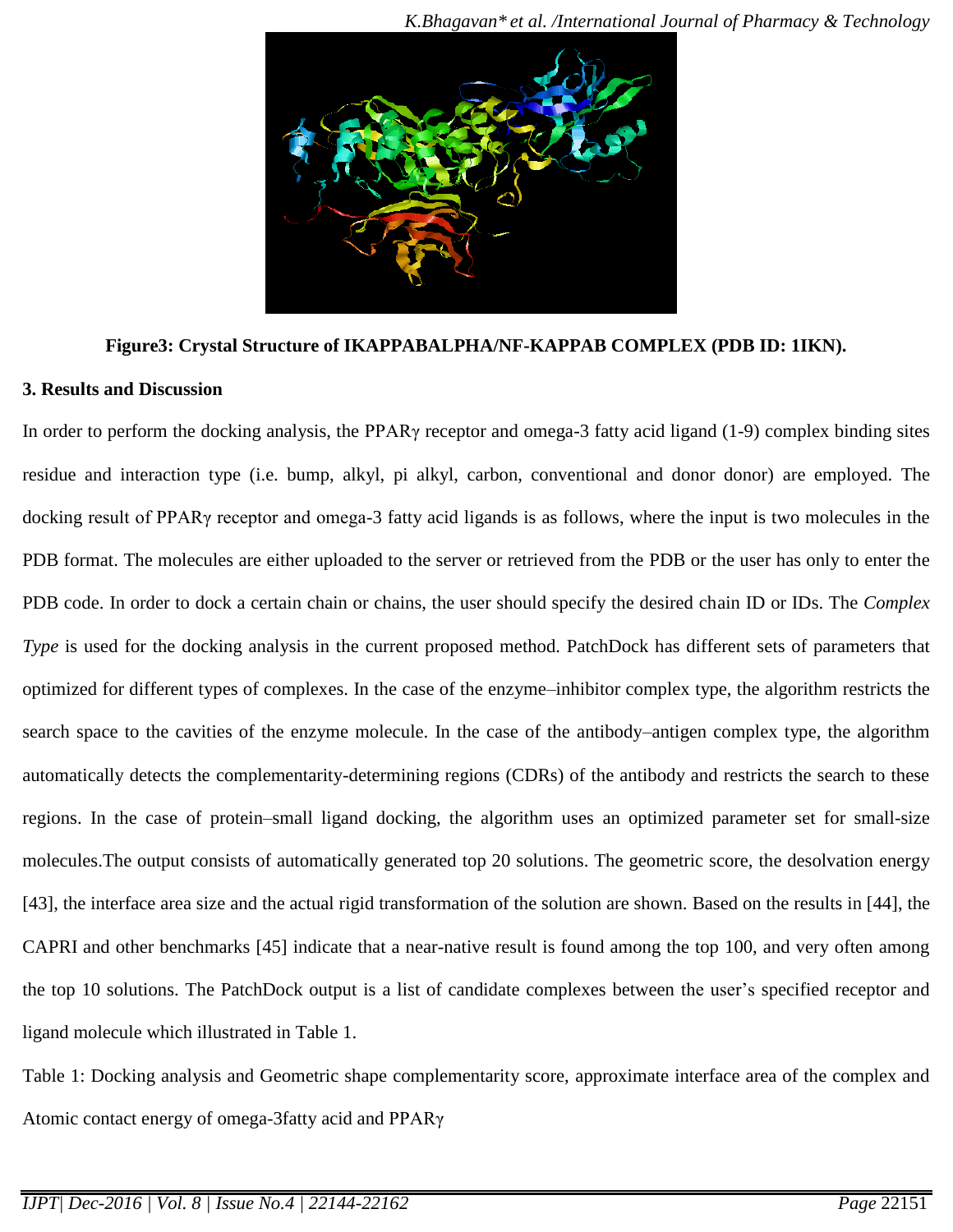*K.Bhagavan\* et al. /International Journal of Pharmacy & Technology* Table 1: includes the Score that provides the geometric shape complementarily score, where the solutions are sorted according to this score. The Area gives the approximate interface area of the complex, while the ACE represents the atomic contact energy according to Zhang *et al*. [50] as shown in Figure 4. Lower binding energy of native complex indicates better interaction and good compatibility with the flavopiridol compound.

Simulation results predicted that ETE (Eicosatrienoic acid), ETA (Eicosatetraenoic acid) and DPA Docosapentaenoic acid) based on geometric shape configuration as well as the  $\alpha$ -linolenic acid having minimum energy when interact with both Gpr120–omega-3 complex bind to NFκB having energy of -102.21 kcal/mol and PPARγ–omega-3 complex bind to NFκB having energy of - 53.53 kcal/mol.



**Figure 4: The ACE line plot between omega-3 fatty acid and PPARγ showing.**

Figure 4 depicts that the ACE line plot between omega-3 fatty acid and PPARγ shows DPA and ETA with -3.17 and -

3.11 values; respectively. Figure 5 illustrates the geometric shape complementary histogram.



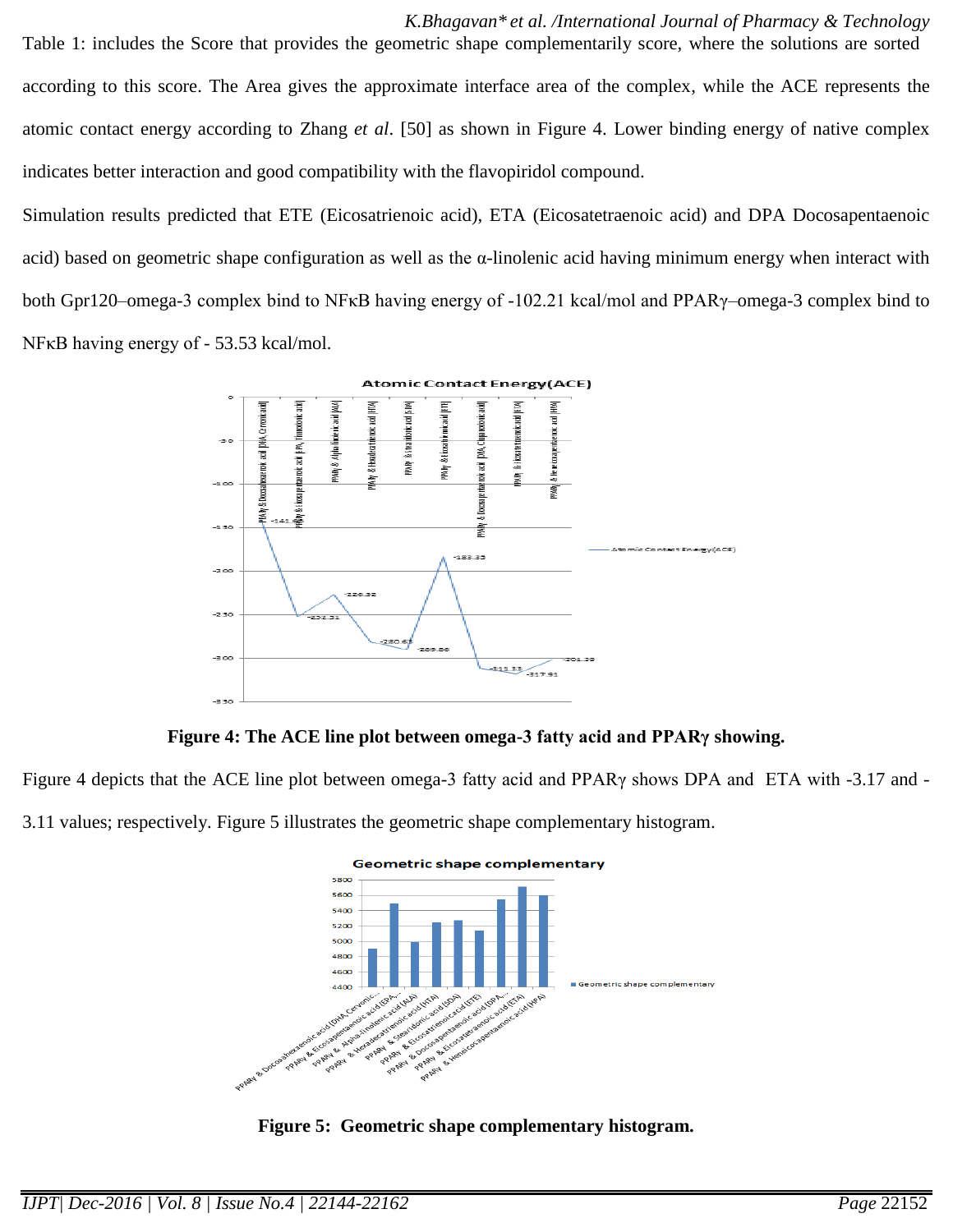*K.Bhagavan\* et al. /International Journal of Pharmacy & Technology* Figure 5 depicts shows the high score for ETA and DPA out of nine omega-3 fatty acid and PPARγ complex. The server output is a table of all the input solutions, where each row corresponds to a single input complex as illustrated in Table 2, where the table is sorted by the global energy values. Table 2 shows the PPARγ receptor and omega-3 fatty acid ligands complex docked with protein I-KAPPA-B-ALPHA/NF-KAPPAB complex PDB ID:1IKN for the Human Peroxisome Proliferator-Activated Receptor Gama ligand binding domain (PPARγ)PDB ID: 2ZK0.

**Table 2: Docking analysis of PPARγ and omega-3 fatty acid complex docked with protein I-KAPPA-B-ALPHA.**

| Docked complex                         | Global        | <b>ACE</b> | <b>HB</b> |
|----------------------------------------|---------------|------------|-----------|
| <b>Receptor Ligands Complex</b>        | <b>Energy</b> |            |           |
| Docosahexaenoic acid (DHA, Cervonic    | $-49.33$      | $-2.56$    | $-3.94$   |
| acid)                                  |               |            |           |
| Eicosapentaenoic acid (EPA, Timnodonic | $-49.33$      | $-2.56$    | $-3.94$   |
| acid)                                  |               |            |           |
| Alpha-linolenic acid (ALA)             | $-53.53$      | $-8.78$    | $-0.97$   |
| Hexadecatrienoic acid (HTA)            | $-43.00$      | $-6.69$    | $-1.92$   |
| Stearidonic acid (SDA)                 | $-49.33$      | $-2.56$    | $-3.94$   |
| Eicosatrienoic acid (ETE)              | $-49.33$      | $-2.56$    | $-3.94$   |
| acid<br>(DPA,<br>Docosapentaenoic      | $-51.87$      | $-6.51$    | $-0.75$   |
| Clupanodonic acid)                     |               |            |           |
| Eicosatetraenoic acid (ETA)            | $-43.00$      | $-6.69$    | $-1.92$   |
| Heneicosapentaenoic acid (HPA)         | $-43.00$      | $-6.69$    | $-1.92$   |

The docking analysis depicted in Table 2 consists of the global energy, atomic contact energy (ACE), and the Hydrogen and disulphide (HB) energy of PPARγ/omega-3 fatty acid complex docked with protein I-KAPPA-B-ALPHA. Table 2 illustrates that the refined complex structures are generated for up to 100 lowest energy candidates. Different complexes can be viewed simultaneously for comparison and the 3D structures. Table 2 can be sorted by different energy terms, such as the attractive and repulsive van der Walls forces, the ACE and the contribution of the hydrogen bonds (HB) to the global binding energy.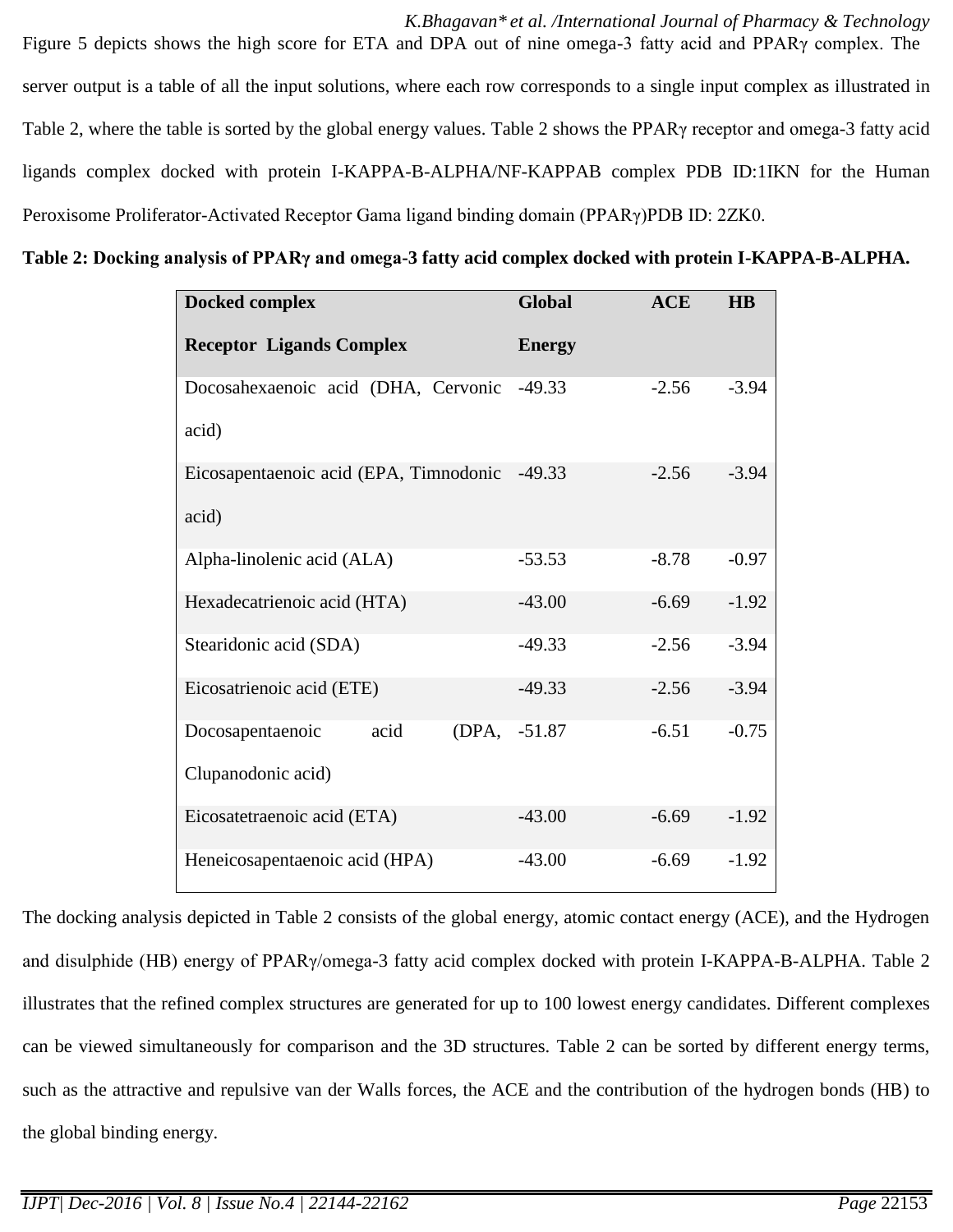*K.Bhagavan\* et al. /International Journal of Pharmacy & Technology* The final ranking stage attempts to identify the near-native refined solutions. The ranking is performed according to a binding energy function that includes a variety of energy terms, such as the desolvation energy (ACE), van der Waals interactions, partial electrostatics, hydrogen and disulfide bonds,  $\pi$ -stacking/aliphatic interactions, and rotamer's probabilities. The ranking output is a table of all the input solutions that ranked by the global energy value. The refined complex structure is generated for up to 100 low-energy candidates. Figure 6 demonstrates the global energy line plot between omega-3 fatty acid-PPARγ complex NFκB.





Figure 6 depicts that the values of the DPA and α-linolenic acid are -51.87, and -53.53; respectively. Moreover, the docking result of GPR120 (FFAR4) free fatty acid receptor and omega-3 fatty acid ligands is demonstrated in Table 3, where the receptor is Model GPR120 of human FFAR4.

**Table 3: Docking analysis consisting of the Geometric shape complementarily score.**

| <b>Ligands</b>                               | <b>Score</b> | <b>Area</b> | Pen     | <b>ACE</b> |
|----------------------------------------------|--------------|-------------|---------|------------|
| Docosahexaenoic acid (DHA, Cervonic acid)    | 5692         | 626.8       | $-1.86$ | $-276.52$  |
| Eicosapentaenoic acid (EPA, Timnodonic acid) | 5574         | 619.2       | $-1.86$ | $-227.67$  |
| Alpha-linolenic acid (ALA)                   | 4954         | 529.3       | $-1.71$ | $-193.49$  |
| Hexadecatrienoic acid (HTA)                  | 5696         | 606.3       | $-1.47$ | $-203.53$  |
| Stearidonic acid (SDA)                       | 5486         | 652.6       | $-2.32$ | $-259.59$  |
| Eicosatrienoic acid (ETE)                    | 5872         | 670.4       | $-1.71$ | $-327.36$  |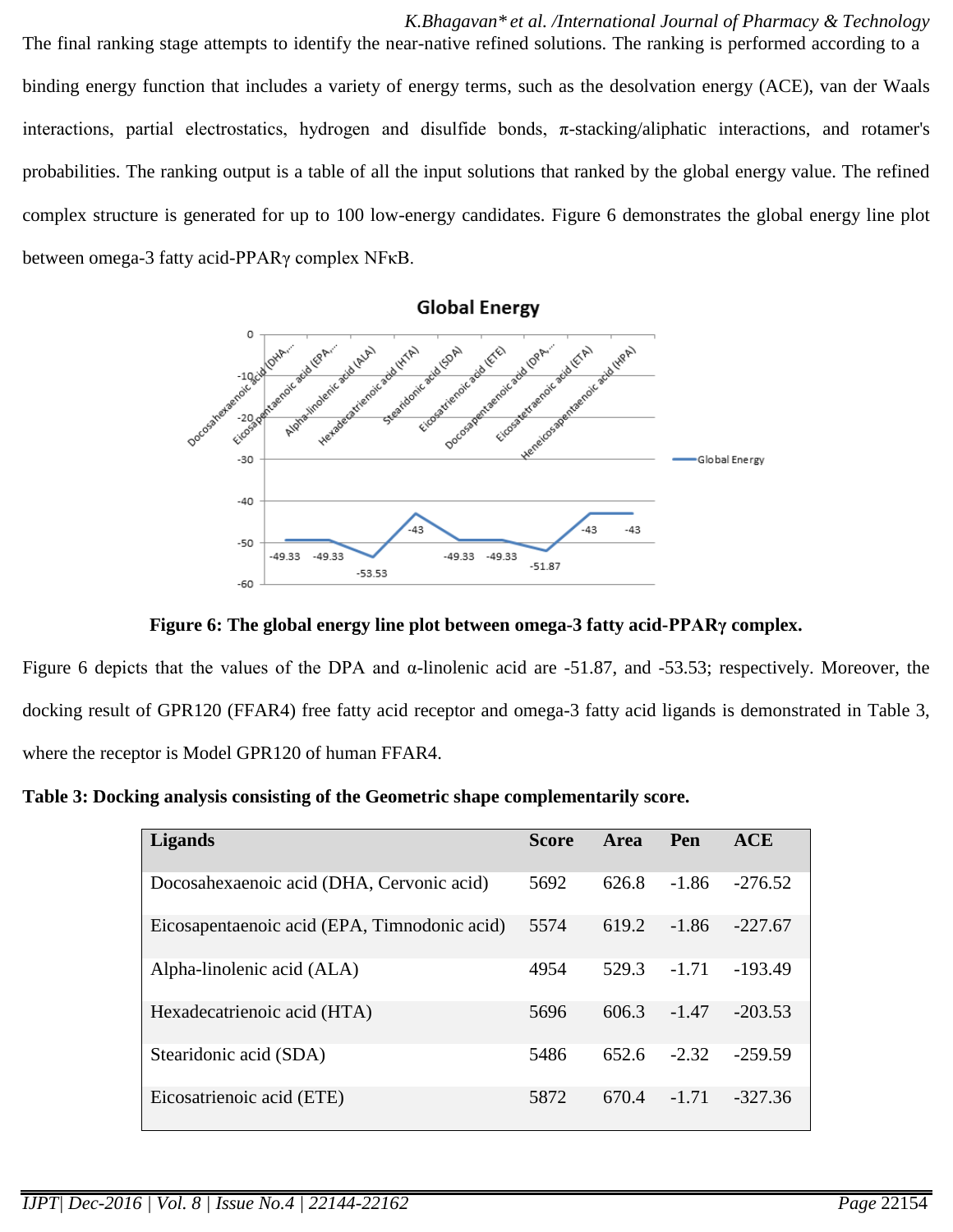|                                          | K.Bhagavan* et al. /International Journal of Pharmacy & Technology |      |  |                       |
|------------------------------------------|--------------------------------------------------------------------|------|--|-----------------------|
| Docosapentaenoic acid (DPA, Clupanodonic |                                                                    |      |  |                       |
| acid)                                    |                                                                    | 5586 |  | $612.2 -1.92 -296.5$  |
| Eicosatetraenoic acid (ETA)              |                                                                    | 6148 |  | 685.9 -1.78 -276.92   |
| Heneicosapentaenoic acid (HPA)           |                                                                    | 6164 |  | $672.1 -1.89 -276.24$ |

Table 3 includes the docking analysis that consists of the Geometric shape complementarity score, approximate interface area of the complex and atomic contact energy of GPR120 (FFAR4) free fatty acid receptor and omega-3 fatty acid ligand. Figure 7 illustrates the geometric shape complementary histogram. Furthermore, Figure 8 illustrates the ACE line plot between omega-3 fatty acid and GPR120.

> Geometric shape complementary score  $7000$ 6000 5000 4000 3000 2000  $\circ$ **AIRIE** cacid (Er.A) acid (ALA) cid LSDA

**Figure 7: Geometric shape complementary histogram represents.**

Figure 7 represents the high score for ETA and HPA out of nine omega-3 fatty acid and GPR120 complex.



**Figure 8: ACE line plot between omega-3 fatty acid and GPR120.**

Figure 8: Illustrates the values of ETE and ETA are -327.36 and -293.36; respectively. Table 4 includes the docking analysis consisting of the Global energy, ACE, and HB of the GPR120 and omega-3 fatty acid complex docked with protein I-KAPPA-B-ALPHA/NF-KAPPAB Complex PDB ID:1IKN for model GPR120 of human FFAR4.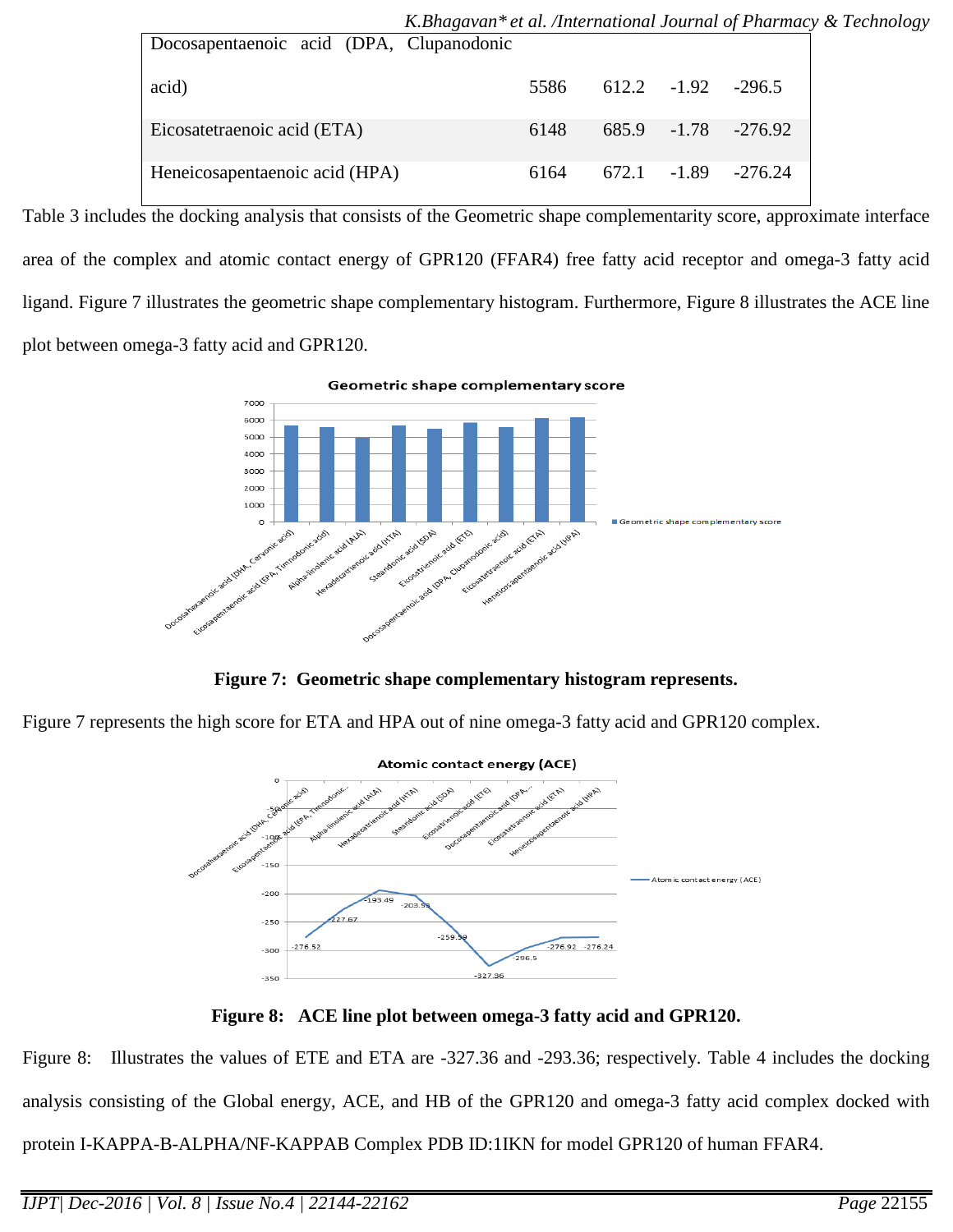*K.Bhagavan\* et al. /International Journal of Pharmacy & Technology* Table 4: Docking analysis of the GPR120 and omega-3 fatty acid complex docked with protein I-KAPPA-B-ALPHA

| <b>Docked complex</b>                  | <b>Global</b> | <b>ACE</b> | $\overline{HB}$ |
|----------------------------------------|---------------|------------|-----------------|
| <b>Receptor Ligands Complex</b>        | <b>Energy</b> |            |                 |
| Docosahexaenoic acid (DHA, Cervonic    | $-46.49$      | $-3.09$    | $-2.46$         |
| acid)                                  |               |            |                 |
| Eicosapentaenoic acid (EPA, Timnodonic | $-98.80$      | $-17.96$   | $-0.76$         |
| acid)                                  |               |            |                 |
| Alpha-linolenic acid (ALA)             | $-102.21$     | $-22.26$   | $-1.74$         |
| Hexadecatrienoic acid (HTA)            | $-100.82$     | $-16.13$   | $-4.58$         |
| Stearidonic acid (SDA)                 | $-99.45$      | $-18.24$   | $-1.08$         |
| Eicosatrienoic acid (ETE)              | $-99.17$      | $-17.32$   | $-0.83$         |
| acid<br>(DPA,<br>Docosapentaenoic      | $-101.24$     | $-16.30$   | $-4.83$         |
| Clupanodonic acid)                     |               |            |                 |
| Eicosatetraenoic acid (ETA)            | $-102.70$     | $-15.09$   | $-4.34$         |
| Heneicosapentaenoic acid (HPA)         | $-103.75$     | $-17.92$   | $-3.66$         |

Table 4 reports that the mechanism through which metabolites of PUFAs mediates GPR120 activity. It is obvious that the LXA4, which is an endogenously synthesized nonclassic eicosanoid has highest binding affinity for GPR120 in comparison to the PUFAs. Furthermore, the metabolites considered in the study have a binding energy of -102.21 kcal/mol and PPARγ–omega-3 complex bind to NFκB with energy of - 53.53 kcal/mol. Figure 9 demonstrates the global energy plot for the GPR120 and omega-3 fatty acid complex docked with protein I-KAPPA-B-ALPHA.



Figure 9: Global energy plot for the GPR120 and omega-3 fatty acid complex docked with protein I-KAPPA-B-ALPHA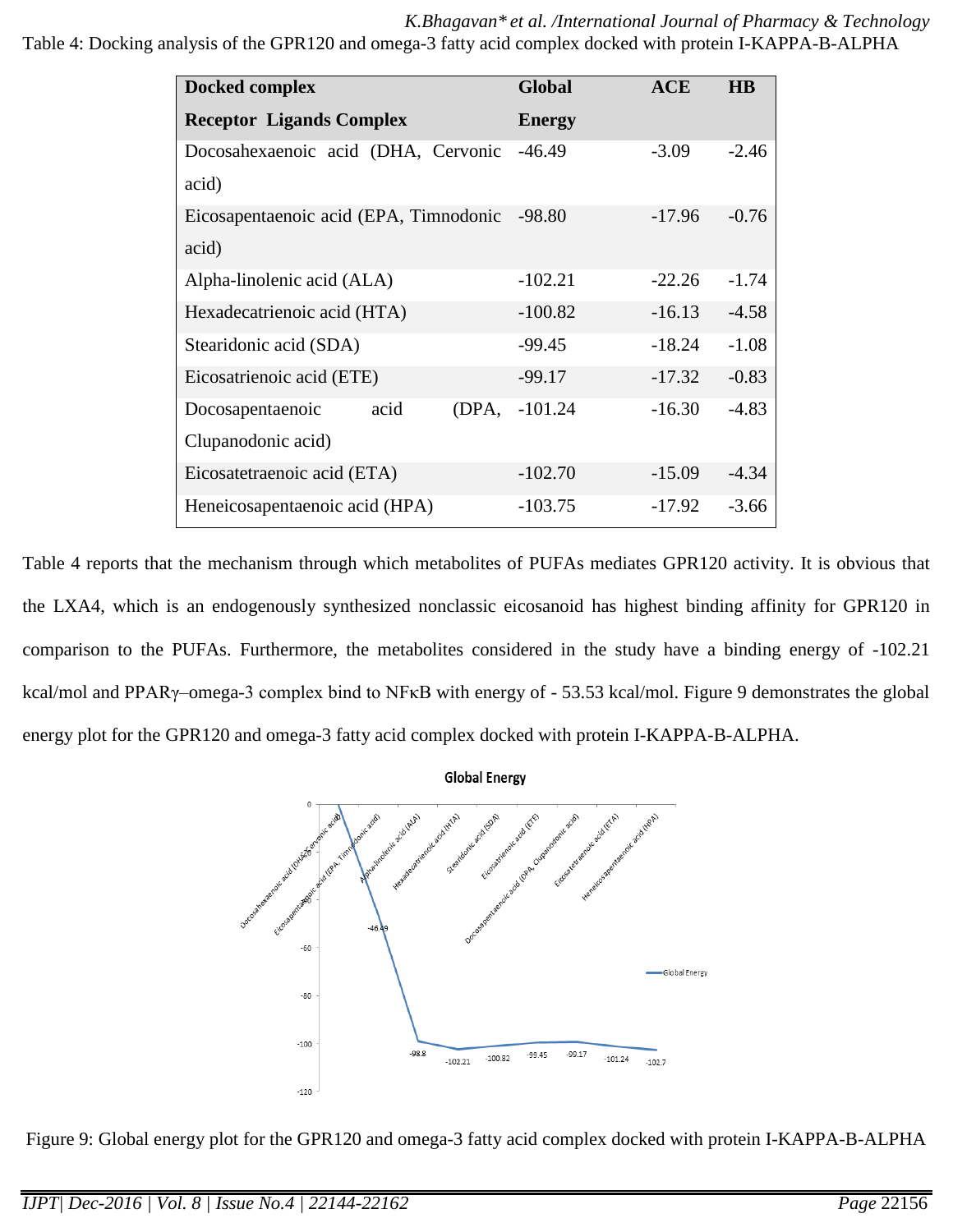*K.Bhagavan\* et al. /International Journal of Pharmacy & Technology* Figure 9 reports that the HTA and the α-linolenicacid have values of -100.82 and -102.21; respectively. The preceding results established that the proposed Insilico design and analysis of the Omega-3-Fatty acid based PPARg & GPR120 complexes exhibits higher binding affinities for better regulation of Glucose Homeostasis. The results of the present study are consistent with the hypothesis that PUFAs and their metabolites such as lipoxins, resolvins and protectins interact with BDNF and possibly, other neurotrophic factors and thus bring about their beneficial actions both in diabetes mellitus and neurological conditions such as depression Alternatively, the beneficial actions of BDNF in these clinical conditions could also be attributed to its interaction with PUFAs.

Thus, a better understanding of the close interaction(s) between BDNF and PUFAs and their metabolites may pave way for the development of newer therapeutic strategies in diabetes mellitus, depression and other clinical conditions in which they are believed to play a significant role.

However, there are some limitations that can be addressed as follows. A major problem in structure-based virtual screening applications is the appropriate selection of a single or even multiple protein structures to be used in the virtual screening process.

Nevertheless, A priori software can provide superior results in a virtual screening experiment of the protein structure(s). Scoring functions implemented in docking programs make various assumptions and simplifications in the modeled complexes evaluation without considering the number of physical phenomena that determine molecular recognition in entropic effects. Free-energy simulation techniques have been developed for quantitative modeling of protein–ligand interactions and the prediction of binding affinity. The calculation of shape complementarity implicitly takes hydrophobic effects into account; however, a large (and sometimes the largest) contribution to the hydrophobic effect comes from desolvation of hydrophobic ligands (such as in HIV protease), which is insufficient accounted for in docking scores. It can be significantly underestimated relative to other scoring terms in some active sites.

Furthermore, precise modeling and scoring of electrostatic interactions continues to be a major challenge for contemporary scoring functions. As mentioned above, simple Coulombic models are still applied for these purposes in a number of cases and have the tendency to grossly overestimate charge–charge interactions or create artificial ones. The fairly unspecific inhibition by such compounds can be attributed to dominating hydrophobic character and aggregation effects that tend to favor their detection in both docking simulations and screening assays.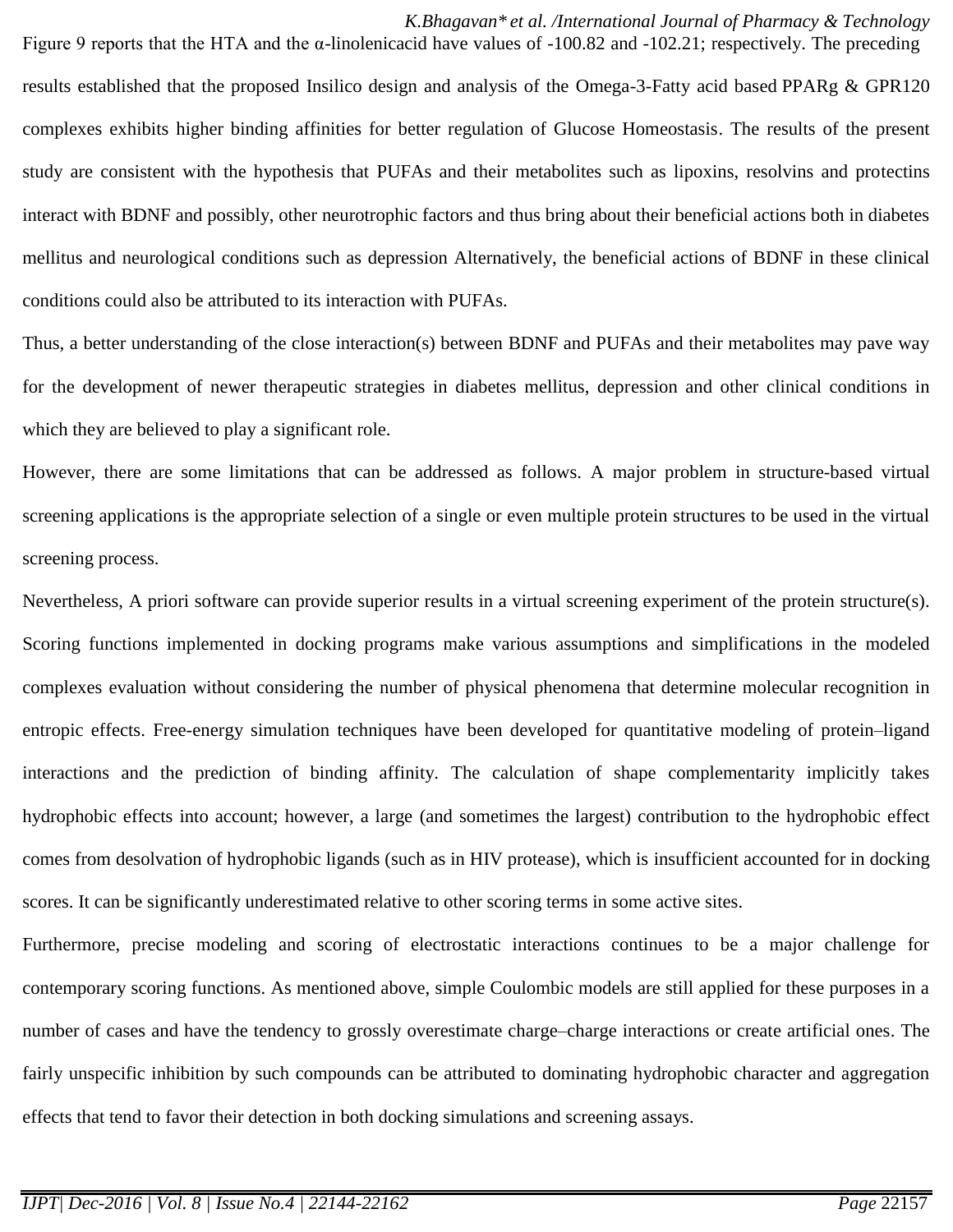#### **3. Conclusion**

Omega-3 fatty acids are polyunsaturated fatty that have a significant role for normal metabolism. In the current study, the N-3 FA was docked to PPARgama & GPR120 and complex bind NFKB to study binding affinity and global energy of complex. The experimental results established minimum energy configuration with NFκB which is -53.53 as well as the GPR120-αlinolenic acid proved minimum energy configuration with NFκB of -102.21 value, from the binding energy of PPAR Gama –α-linolenic acid.

Furthermore, from the prediction based on minimum energy configuration, both PPAR Gama and GPR120 demonstrated effective binding with  $\alpha$ -linolenic acid. Moreover, based on the geometric shape configuration, it was reported that both PPAR Gama and GPR120 had the ETE, ETA, and DPA as the best lead for omega-3 fatty acid. Consequently, based on the proposed study this omega-3 fatty acid can be added as substitute diet to regulate lipid, glucose and other metabolic pathway. Further studies are recommended to validate these as leads using intelligent bioinformatics tools.

#### **References**

- 1. Bohacek RS, McMartin C, Guida WC (1996). "The art and practice of structure -based drug design: a molecular modeling perspective".Med. Res. Rev.16: 3–50.doi:10.1002/(SICI)1098-1128(199601)16:1<3::AID-MED1>3.0.CO;2-6.
- 2. [Verma J1](http://www.ncbi.nlm.nih.gov/pubmed/?term=Verma%20J%5BAuthor%5D&cauthor=true&cauthor_uid=19929826), [Khedkar VM,](http://www.ncbi.nlm.nih.gov/pubmed/?term=Khedkar%20VM%5BAuthor%5D&cauthor=true&cauthor_uid=19929826) [Coutinho EC.](http://www.ncbi.nlm.nih.gov/pubmed/?term=Coutinho%20EC%5BAuthor%5D&cauthor=true&cauthor_uid=19929826)3D-QSAR in drug design--a review [Curr Top Med Chem.](http://www.ncbi.nlm.nih.gov/pubmed/19929826)  2010;10(1):95-115
- 3. Shin JM, Cho DH: PDB-Ligand: a ligand database based on PDB for the automated and customized classification of ligand-binding structures. Nucleic Acids Res 2005, 33: D238-D241.
- 4. Puvanendrampillai D, Mitchell JB: L/D Protein Ligand Database (PLD): additional understanding of the nature and specificity of protein-ligand complexes. Bioinformatics 2003, 19: 1856–1857.
- 5. Laskowski RA: PDBsum: summaries and analyses of PDB structures. Nucleic Acids Resh 2001, 29: 221–222.
- 6. Kleywegt G, Jones T: Databases in protein crystallography. Acta Crystallogr D Biol Crystallogr 1998, 54: 1119– 1131.
- 7. Hendlich M, Bergner A, Günther J, Klebe G: Relibase: design and development of a database for comprehensive analysis of protein-ligand interactions. J Mol Biol 2003, 326: 607–620.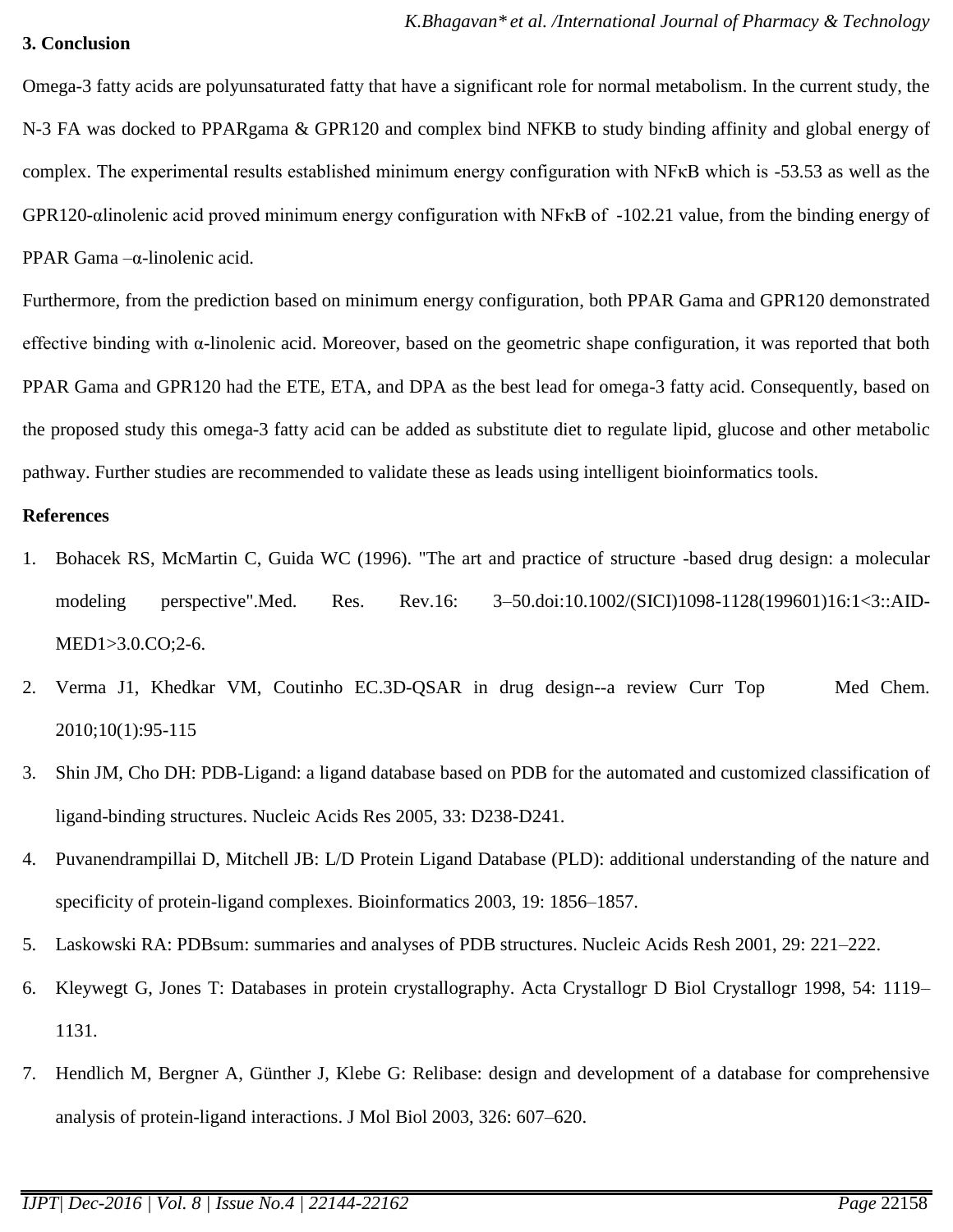- *K.Bhagavan\* et al. /International Journal of Pharmacy & Technology* 8. Günther J, Bergner A, Hendlich M, Klebe G: Utilising structural knowledge in drug design strategies: applications using Relibase. J Mol Biol 2003, 326: 621–636.
- 9. Smith RD, Hu L, Falkner JA, Benson ML, Nerothin JP, Carlson HA: Exploring protein-ligand recognition with Binding MOAD. J Mol Graph Model 2006, 24: 414–425.
- 10. Chen YZ, Zhi DG: Ligand-protein inverse docking and its potential use in the computer search of protein targets of a small molecule. Proteins 2001, 43: 217–226.
- 11. Gold ND, Jackson RM: SitesBase: a database for structure-based protein-ligand binding site comparisons. Nucl Acids Res 2006, 34: D231–234.
- 12. Powers R, Copeland JC, Germer K, Mercier KA, Ramanathan V, Revesz P: Comparison of protein active site structures for functional annotation of proteins and drug design. Proteins 2006, 65: 124–135.
- 13. Kellenberger E, Muller P, Schalon C, Bret G, Foata N, Rognan D: sc-PDB: an annotated database of druggable binding sites from the Protein Data Bank. J Chem Inf Model 2006, 46: 717–727.
- 14. Moreno E, Leon K: Geometric and chemical patterns of interaction in protein-ligand complexes and their application in docking. Proteins 2002, 47: 1–13.
- 15. Samudrala R., Xia,Y., Huang,E. and Levitt,M. (1999) Ab initio protein structure prediction using a combined hierarchical approach. Proteins, S3, 194–198.
- 16. Torsten Schwede, Jurgen Kopp, Nicolas Guex, Manuel C. Peitsch, SWISS-MODEL: an automated protein homology-modeling server, [Nucleic Acids Research](http://nar.oxfordjournals.org/) [Volume 31, Issue 13,](http://nar.oxfordjournals.org/content/31/13.toc) Pp. 3381-3385.
- 17. Eugene Xavier. P. and Naganathan.E.R. Architecting Digital Signature/PKI based Secure Web Based Systems Through 3-D Probabilistic Software Stability Model (PSSM) , IJCSNS International Journal of Computer Science and Network Security, VOL.10 No.9, September 2010.
- 18. Sousa, S.F.; Fernandes, P.A.; Ramos, M.J. Protein-ligand docking: Current status and future challenges. Proteins, 2006, 65, 15-26.
- 19. Grosdidier, S.; Fernandez-Recio, J. Docking and scoring: applications to drug discovery in the interactomics era. Exp. Opin. Drug Discov., 2009, 4, 673-686.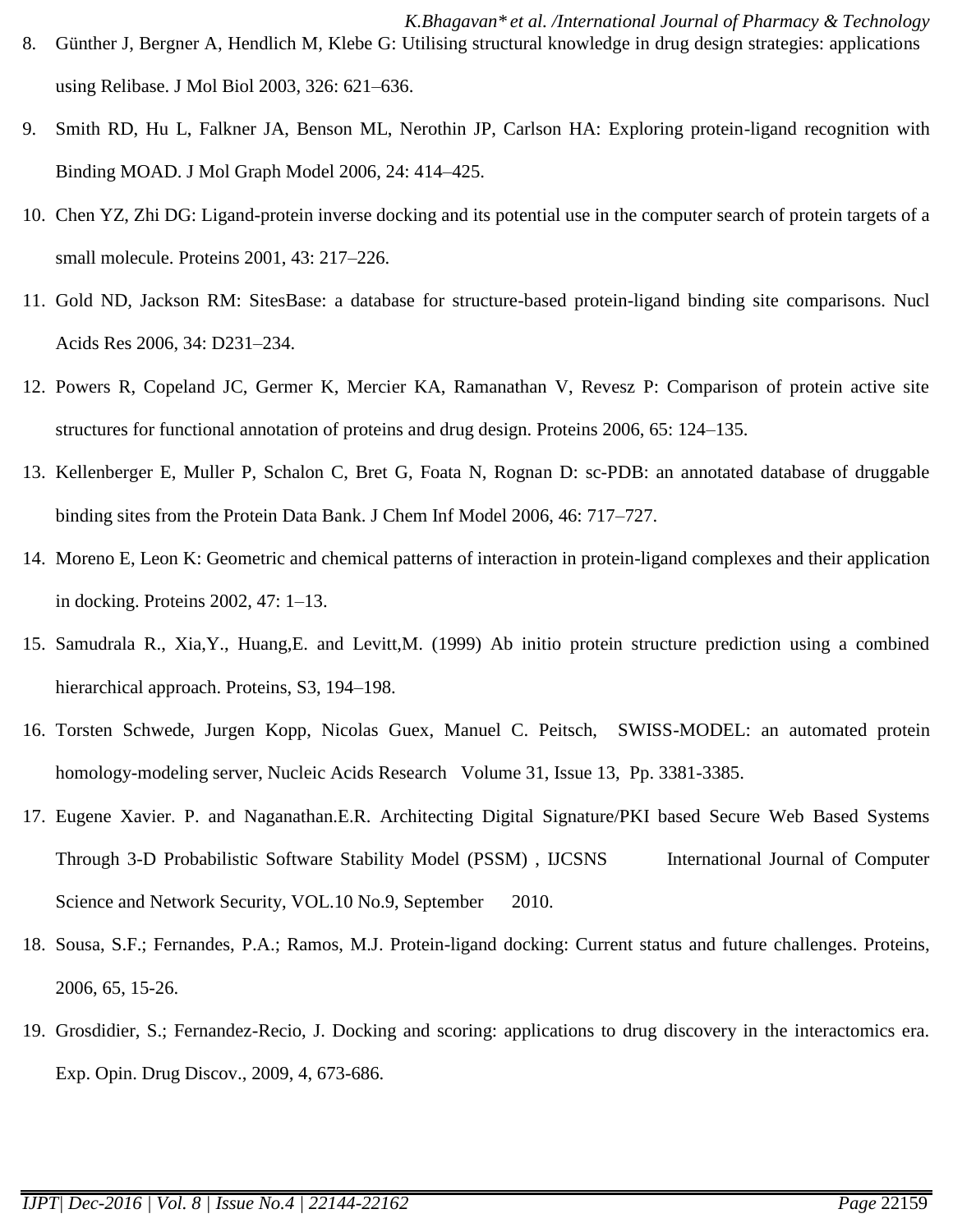- *K.Bhagavan\* et al. /International Journal of Pharmacy & Technology* 20. Huang, S.Y.; Zhou, X.Q. Advances and Challenges in Protein-Ligand Docking. Int. J. Mol. Sci., 2010, 11, 3016- 3034.
- 21. Sousa, S.F.; Cerqueira, N.M.F.S.A.; Fernandes, P.A.; Ramos, M.J. Virtual Screening in Drug Design and Development. Comb. Chem. High Throughput Screen., 2010, 3, 442-453.
- 22. Muegge, I.; Rarey, M. Small molecule docking and scoring. Rev. Comput. Chem., 2001, 17, 1-60.
- 23. Kitchen, D.B.; Decornez, H.; Furr, J.R.; Bajorath, J. Docking and scoring in virtual screening for drug discovey: methods and applications. Nat. Rev. Drug. Discov., 2004, 3, 935-948.
- 24. Eldridge, M.D.; Murray, C.W.; Auton, T.R.; Paolini, G.V.; Mee, R.P. Empirical scoring functions: I. The development of a fast empirical scoring function to estimate the binding affinity of ligands in receptor complexes. J. Comput. Aided Mol. Des., 1997, 11, 425-445.
- 25. Gohlke, H.; Hendlich, M.; Klebe, G. Knowledge-based scoring function to predict protein-ligand interactions. J. Mol. Biol., 2000, 295, 337-356.
- 26. Velec, H.F.; Gohlke, H.; Klebe, G. DrugScore (CSD) knowledge-based scoring function derived from small molecule crystal data with superior recognition rate of near-native ligand poses and better affinity prediction. J. Med. Chem., 2005, 48, 6296-6303.
- 27. Kramer, B.; Rarey, M.; Lengauer, T. Evaluation of the FlexX incremental construction algorithm for protein-ligand docking. Proteins, 1999, 37, 228-241.
- 28. Rognan, D.; Lauemoller, S.L.; Holm, A.; Buus, S.; Tschinle, V. Predicting binding affinities of protein ligands from three-dimensional models: application to peptide binding to class I major histocompatibility proteins. J. Med. Chem., 1999, 42, 4650-4658.
- 29. Rarey, M.; Kramer, B.; Lengauer, T.; Klebe, G. A fast flexible docking method using an incremental construction algorithm. J. Mol. Biol., 1996, 261, 470-489.
- 30. Verdonk, M.L.; Cole, J.C.; Hartshorn, M.J.; Murray, C.W.; Taylor, R.D. Improved protein-ligand docking using GOLD. Proteins, 2003, 52, 609-623.
- 31. DeWhitte, R.S.; Shakhnovich, E.I. SMoG: de novo design method based on simple, fast, and accurate free energy estimates. 1. Methodology and supporting evidence. J. Am. Chem. Soc., 1996, 118, 11733-11744.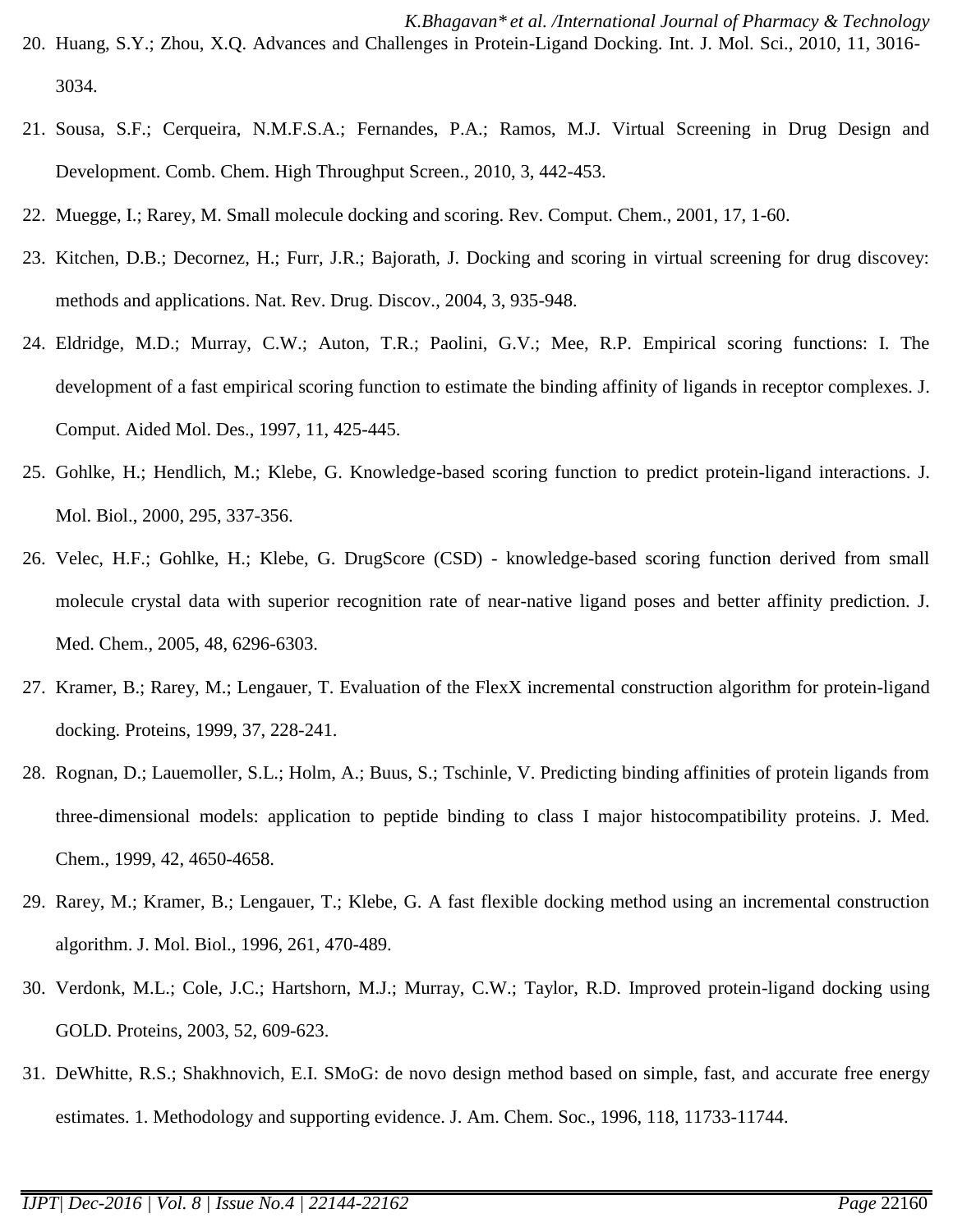- *K.Bhagavan\* et al. /International Journal of Pharmacy & Technology* 32. Wang, R.; Lai, L.; Wang, S. Further development and validation of empirical scoring functions for structure-based binding affinity prediction. J. Comput. Aided Mol. Des., 2002, 16, 11-26.
- 33. Raffaele De Caterina, Rosalinda Madonna, Alessandra Bertolotto and Erik Berg Schmidt-n-3 Fatty Acids in the Treatment of Diabetic Patients Diabetic care, 2007, Volume 30, number 4.
- 34. YiqingYan,Wei Jiang, ThibaudSpinetti, AubryTardivel,, Rosa Castillo,CaroleBourquin, Greta Guarda,ZhigangTian, JurgTschopp and Rongbin Zhou, Omega-3 Fatty Acids Prevent Inflammation and Metabolic Disorder through Inhibition of NLRP3 Inflammasome Activation Immunity 38, 2013, 1154–1163.
- 35. BognaGrygiel-Gorniak, Peroxisome Proliferator-activated receptors and their ligands:nutritional and clinical implications- a review, Nutrition Journal 2014, 13:17.
- 36. IrisJ.Edwards and JosephT.O'Flaherty, Omega-3Fatty AcidsandPPARγ in Cancer, PPAR Research Volume 2008, Article ID 358052.
- 37. Philip C. Calder, Mechanisms of Action of (n-3) Fatty Acids1,2, The Journal of Nutrition. 2012, vol. 142 no. 3 592S-599S.
- 38. SaswataTalukdar, Jerrold M Olefsky, and Olivia Osborn, Targeting GPR120 and other fatty acid sensing GPCRs ameliorates insulin resistance and inflammatory diseases, Trends Pharmacol Sci. 2011 , 32(9): 543–550.
- 39. ToktamHajjar, Goh Y Meng, Mohamed A Rajion, SharmiliVidyadaran, Fauziah Othman, Abdoreza S Farjam , Tan A Li and Mahdi Ebrahimi, Omega-3 polyunsaturated fatty acid improves spatial learning and hippocampal Peroxisome Proliferator Activated Receptors (PPARAlpha and PPARgama) gene expression in rats, BMC Neuroscience 2012 13:109.
- 40. Angela M. Gajda, M.S., High Fat Diets for Diet-Induced Obesity Models,A Brief Review of the Scientific Literature- October 2008 Senior Scientist, Research Diets, Inc.
- 41. Leigh Wellhauser and Denise D Belsham, Activation of the omega-3 fatty acid receptor GPR120 mediates antiinflammatory actions in immortalized hypothamlic neurons, Journal of Neuroinformatics2014 11:60.
- 42. Ritchie D, Kemp G. Protein docking using spherical polar fourier correlations. Proteins. 2000;39:178–194. 49. Andrusier N, Nussinov R, Wolfson HJ. FireDock: fast interaction refinement in molecular docking. Proteins. 2007;69:139–159.